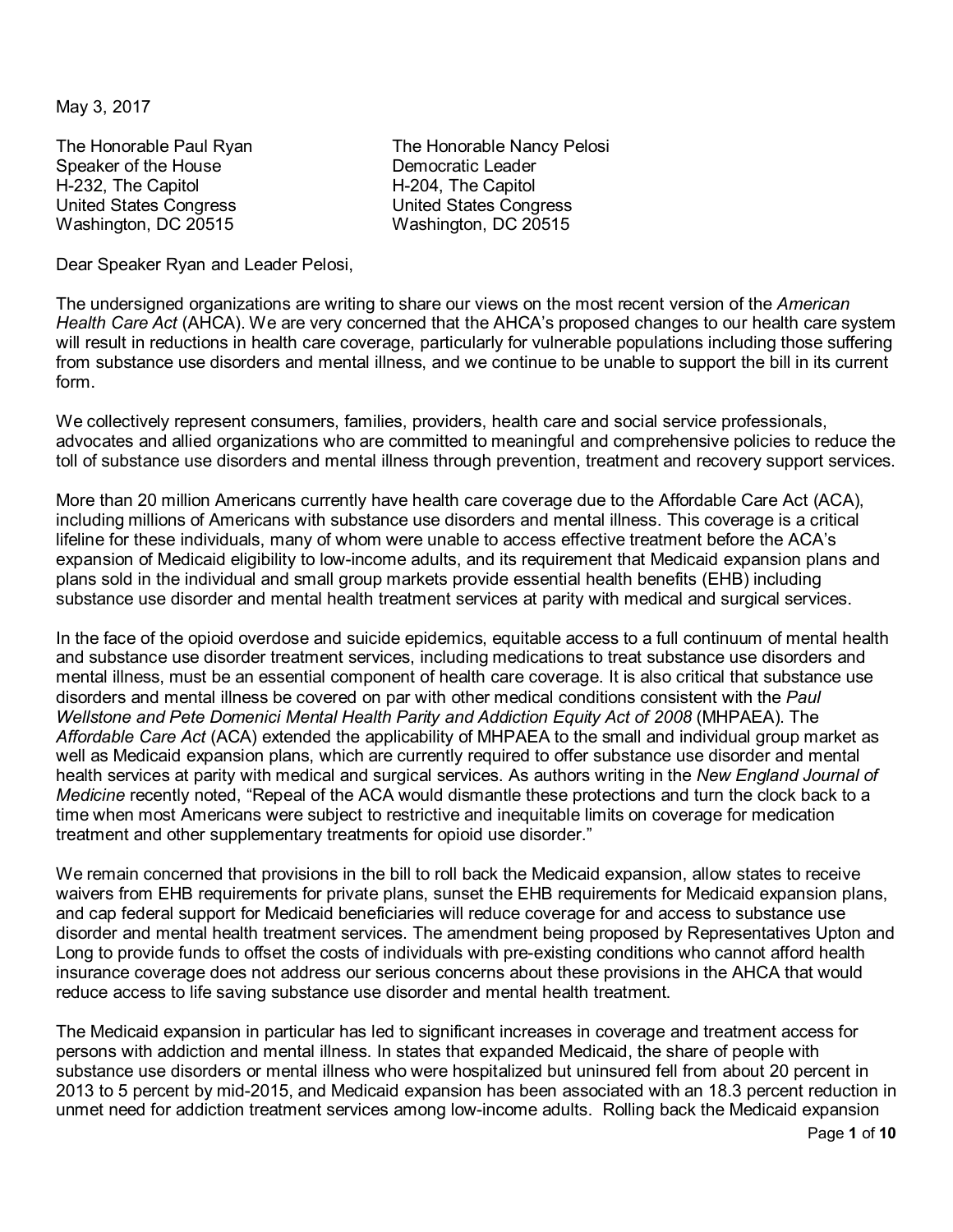and fundamentally changing Medicaid's financing structure to cap spending on health care services will certainly reduce access to evidence-based treatments and reverse much or all progress made on the opioid crisis last year. Moreover, the loss of Medicaid-covered mental health and substance use disorder services for adults would result in more family disruption and out-of-home placements for children, significant trauma which has its own long-term health effects and a further burden on a child welfare system that is struggling to meet the current demand for foster home capacity.

Medicaid funding for mental health and substance use disorder treatment services for low-income populations must be predictable, sustainable, and integrated with financing mechanisms for general medical care to ensure consistent access to treatment and support the long-term development and retention of an addiction and mental health clinician workforce.

The ACA's Medicaid expansion, EHB requirements for mental health and substance use disorder treatment coverage, and extension of parity protections to the individual and small group market have surely reduced the burden of the opioid misuse and overdose and suicide epidemics and saved lives. As you consider this legislation, we ask that you ensure substance use disorder and mental health treatment benefits continue to be available to Americans enrolled in the individual, small and large group markets as well as Medicaid plans and that these benefits are compliant with the *Mental Health Parity and Addiction Equity Act*.

Finally, throughout this process, we implore you to keep in mind how your decisions will affect the millions of Americans suffering from substance use disorders and mental illness who may lose their health care coverage entirely or see reductions in benefits that impede access to needed treatment.

Sincerely,

- 1. Acadia Healthcare
- 2. Adcare Educational Institute
- 3. Addiction Education Society
- 4. Addiction Haven
- 5. Addiction Resource Council
- 6. Addiction Services Council
- 7. Addiction Policy Forum
- 8. Addiction Treatment Center of New England
- 9. Addictions Connections Resource
- 10. Advocates for Recovery Colorado
- 11. Advocates, Inc.
- 12. Alabama Society of Addiction Medicine
- 13. Alano Club of Portland
- 14. Alcohol & Addictions Resource Center
- 15. Alcohol/Drug Council of North Carolina
- 16. Alternatives Unlimited, Inc.
- 17. Amesbury Psychological Center, Inc.
- 18. American Correctional Association
- 19. American Federation of State, County and Municipal, Employees (AFSCME)
- 20. American Academy of Addiction Psychiatry
- 21. American Academy of Pediatrics
- 22. American Association for Marriage and Family Therapy
- 23. American Association for the Treatment of Opioid Dependence (AATOD)
- 24. American Association of Child & Adolescent Psychiatry
- 25. American Association on Health and Disability
- 26. American Congress of Obstetricians and Gynecologists
- 27. American Dance Therapy Association
- 28. American Foundation for Suicide Prevention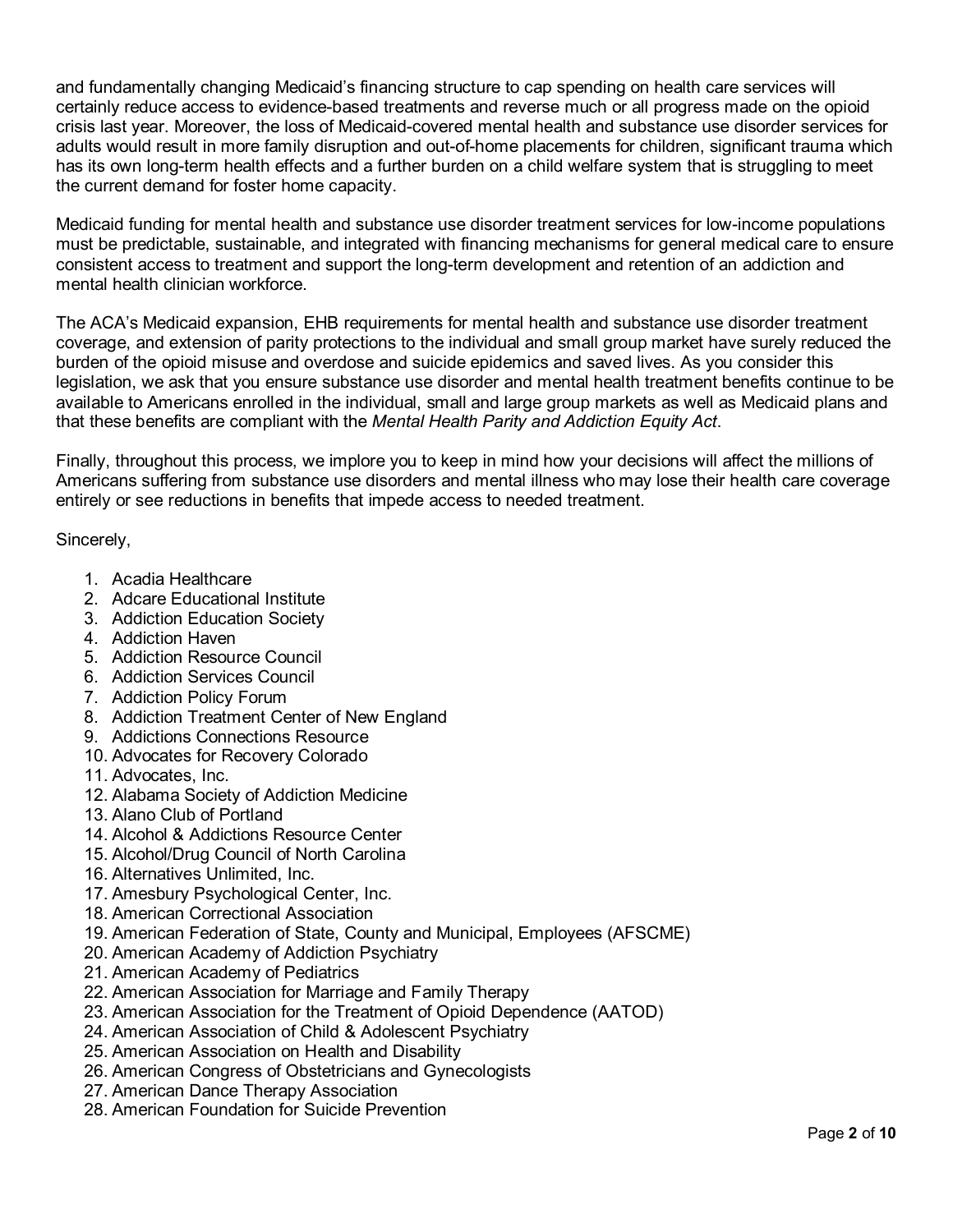- 29. American Group Psychotherapy Association
- 30. American Medical Student Association
- 31. American Mental Health Counselors Association
- 32. American Nurses Association
- 33. American Public Health Association
- 34. American Psychiatric Association
- 35. American Psychological Association
- 36. American Society of Addiction Medicine
- 37. A New PATH
- 38. Anxiety and Depression Association of America
- 39. Arc of South Norfolk, The
- 40. Arise & Flourish
- 41. Arizona's Children Association
- 42. Arizona Council of Human Service Providers
- 43. Arizona Society of Addiction Medicine
- 44. Arkansas Society of Addiction Medicine
- 45. Association for Ambulatory Behavioral Healthcare
- 46. Association for Behavioral Healthcare of Massachusetts
- 47. Association for Community Affiliated Plans
- 48. Association for Community Human Service Agencies
- 49. Association of Asian Pacific Community Health Organizations (AAPCHO)
- 50. Association of Flight Attendants CWA, AFL-CIO
- 51. Association of Persons Affected by Addiction (APAA)
- 52. Association of Recovery Schools
- 53. Association of Recovery Community Organizations
- 54. Association of Women's Health, Obstetric and Neonatal Nurses
- 55. A Stepping Stone to Success
- 56. Atlantic Prevention Resources, Inc.
- 57. Avanti Wellness
- 58. BAMSI
- 59. Bangor Area Recovery Network, Inc.
- 60. Bay Cove Human Services
- 61. Bay State Community Services, Inc.
- 62. Bazelon Center for Mental Health Law
- 63. Behavioral Health Network, Inc.
- 64. Better Life in Recovery
- 65. Bill Wilson Center
- 66. Boston Alcohol and Substance Abuse Programs, Inc.
- 67. Boston Healthcare for the Homeless
- 68. Boston Public Health Commission
- 69. BreakingTheCycles
- 70. Bridge of Central Massachusetts, Inc., The
- 71. Bridgewell
- 72. Brien Center for Mental Health and Substance Abuse Services, The
- 73. Brookline Community Mental Health Center
- 74. Bullhook Community Health Center, Inc.
- 75. Burke Recovery
- 76. California Consortium of Addiction Programs & Professionals
- 77. California Council of Community Behavioral Health Agencies
- 78. California Society of Addiction Medicine
- 79. Cambridge Health Alliance
- 80. Camelot Care Centers, Inc.
- 81. Cape Cod Healthcare Centers for Behavioral Health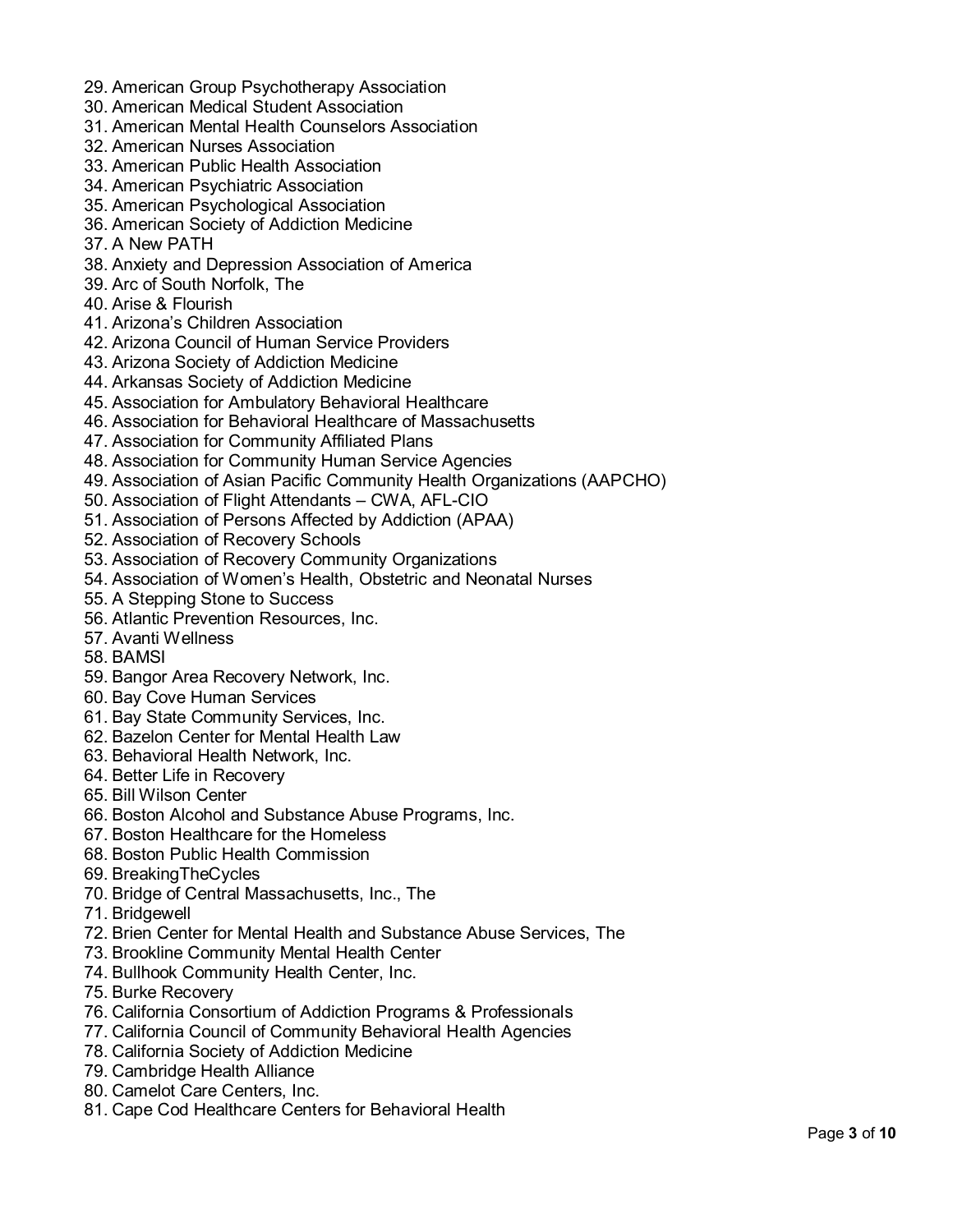- 82. Capital Area Project Vox
- 83. Casa Esperanza
- 84. Casa Pacifica Centers for Children and Families
- 85. Catholic Charities Family Counseling and Guidance Center
- 86. Catholic Family Center
- 87. Center for Human Development
- 88. Center for Open Recovery
- 89. Center for Recovery and Wellness Resources
- 90. Central City Concern
- 91. Chautauqua Alcoholism and Substance Abuse Council
- 92. Chicago Recovering Communities Coalition (CRCC)
- 93. Child & Family Services, Inc.
- 94. Child and Family Services of New Hampshire
- 95. Children's Friend, Inc.
- 96. Children's Home Society of Washington
- 97. Children's Law Center
- 98. Children's Services of Roxbury
- 99. CleanSlate
- 100. Clergy for a New Drug Policy
- 101. Clinical and Support Options, Inc.
- 102. Clinical Social Work Association
- 103. Coalition of Addiction Students and Professionals Pursuing Advocacy (CASPPA)
- 104. Colorado Society of Addiction Medicine
- 105. Community Catalyst
- 106. Communities for Recovery
- 107. Community Anti-Drug Coalitions of America (CADCA)
- 108. Community Counseling of Bristol County, Inc.
- 109. Community-Minded Enterprises
- 110. Community Oriented Correctional Health Services (COCHS)
- 111. Community Services Institute
- 112. Community Solutions
- 113. Community Substance Abuse Centers
- 114. Connecticut Community for Addiction Recovery (CCAR)
- 115. Connecticut Society of Addiction Medicine
- 116. Counselors Obediently Preventing Substance Abuse (COPS)
- 117. Cutchins Programs for Children and Families
- 118. DarJune Recovery Support Services & Café
- 119. Dash for Recovery
- 120. Davis Direction Foundation The Zone
- 121. DC Fights Back
- 122. DC Recovery Community Alliance
- 123. Delphi Behavioral Health Group/MHD
- 124. Desert Eagle Addiction Recovery
- 125. Detroit Recovery Project, Inc.
- 126. Dimock Community Health Center
- 127. Disability Rights Pennsylvania
- 128. Doctors for Recovery
- 129. Dorchester Recovery Initiative
- 130. Drug and Alcohol Service Providers Organization of Pennsylvania (DASPOP)
- 131. Drug Policy Alliance
- 132. Drug Prevention Resources
- 133. East Bay Agency for Children
- 134. Easy Does It, Inc.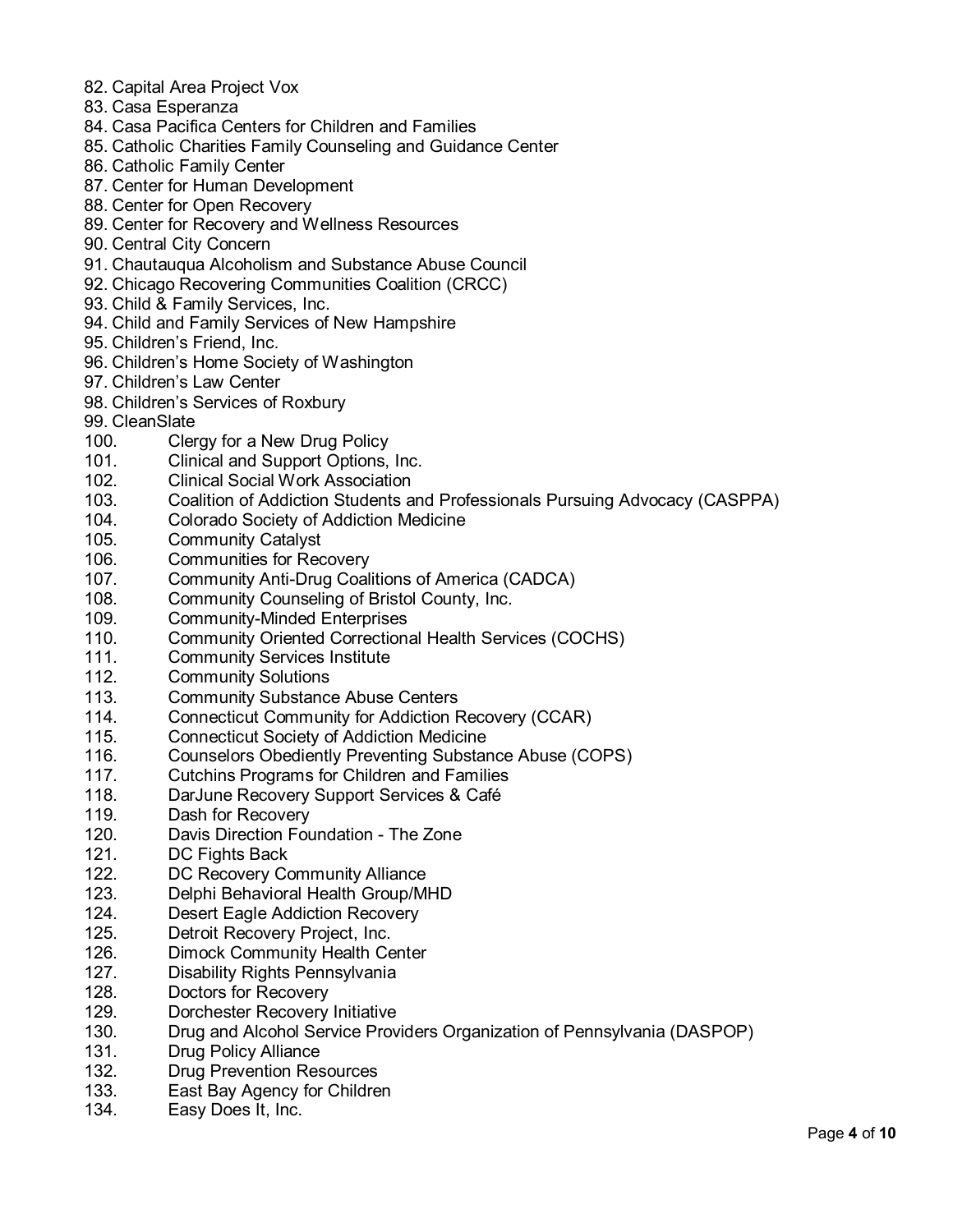| 135. | <b>Eating Disorders Coalition</b>                          |
|------|------------------------------------------------------------|
| 136. | Edinburg Center, The                                       |
| 137. | <b>Eliot Community Human Services</b>                      |
| 138. | El Paso Alliance                                           |
| 139. | <b>Engaged Recovery Community Services</b>                 |
| 140. | Faces and Voices of Recovery                               |
| 141. | <b>Facing Addiction</b>                                    |
| 142. | <b>Family Focused Treatment Association</b>                |
| 143. | <b>Family Service Association</b>                          |
| 144. | Family Service of Greater Boston                           |
| 145. | <b>FAVOR Greenville</b>                                    |
| 146. | <b>FAVOR Low Country</b>                                   |
| 147. | FAVOR Mississippi Recovery Advocacy Project                |
| 148. | <b>FAVOR Pee Dee</b>                                       |
| 149. | <b>FAVOR Tri-County</b>                                    |
| 150. | <b>FED UP! Coalition</b>                                   |
|      |                                                            |
| 151. | Fellowship Foundation Recovery Community Organization      |
| 152. | <b>Fenway Health</b>                                       |
| 153. | <b>FHR</b>                                                 |
| 154. | Florida Society of Addiction Medicine                      |
| 155. | <b>Floridians for Recovery</b>                             |
| 156. | <b>Foundation for Recovery</b>                             |
| 157. | Friends of Recovery - New York                             |
| 158. | FSA - Family Service Agency                                |
| 159. | <b>Futures of Palm Beach</b>                               |
| 160. | <b>G</b> III Associates                                    |
| 161. | <b>GAAMHA</b>                                              |
| 162. | <b>Gandara Center</b>                                      |
| 163. | Georgia Council on Substance Abuse                         |
| 164. | Georgia Society of Addiction Medicine                      |
| 165. | Global Alliance for Behavioral Health and Social Justice   |
| 166. | Gosnold on Cape Cod                                        |
| 167. | <b>Granite Pathways</b>                                    |
| 168. | Greater Macomb Project Vox                                 |
| 169. | Greater Philadelphia Association for Recovery Education    |
| 170. | <b>Great South Bay Coalition</b>                           |
| 171. | Greater Cincinnati Recovery Resource Collaborative (GCRRC) |
| 172. | <b>Griffin Recovery Enterprises</b>                        |
| 173. | Harm Reduction Coalition                                   |
| 174. | <b>High Point Treatment Center</b>                         |
| 175. | Hillview Mental Health Center, Inc.                        |
| 176. | <b>HIV Medicine Association</b>                            |
| 177. | Home for Little Wanderers, The                             |
| 178. | <b>HOPE for New Hampshire Recovery</b>                     |
| 179. | <b>Hope House Addiction Services</b>                       |
| 180. | <b>Horizon Health Services</b>                             |
| 181. | IC&RC                                                      |
| 182. | Illinois Association for Behavioral Health                 |
| 183. | Illinois Association of Rehabilitation Facilities (IARF)   |
| 184. | Indiana Society of Addiction Medicine                      |
| 185. | International Nurses Society on Addictions                 |
| 186. | Institute for Health and Recovery                          |
| 187. | Iowa Association of Community Providers                    |
|      |                                                            |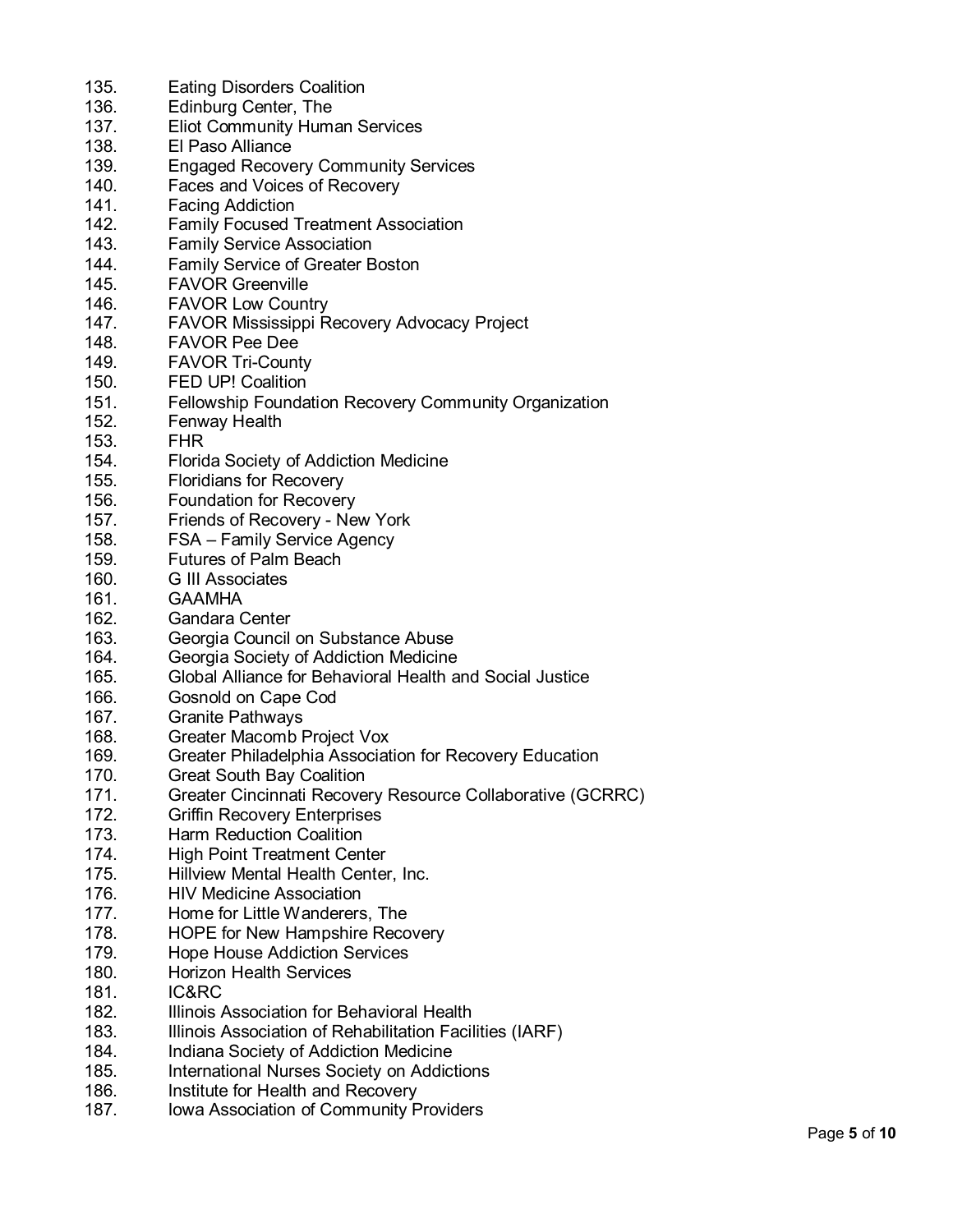| 188. | Iowa Behavioral Health Association                                 |
|------|--------------------------------------------------------------------|
| 189. | Italian Home for Children, Inc.                                    |
| 190. | Jackson Area Recovery Community                                    |
| 191. | Jewish Family and Children's Services (JF&CS)                      |
| 192. | Joint Coalition on Health                                          |
| 193. | Jordan's Hope for Recovery                                         |
| 194. | Judge Baker Children's Center                                      |
| 195. | Juneau Recovery Community                                          |
| 196. | Justice Resource Institute (JRI)                                   |
| 197. | Kentucky Society of Addiction Medicine                             |
| 198. | KEY Program, Inc., The                                             |
| 199. | Kyes 2 a $2nd$ Chance                                              |
| 200. |                                                                    |
|      | Lahey Health Behavioral Services                                   |
| 201. | Lakeshore Foundation                                               |
| 202. | Latah Recovery Center                                              |
| 203. | <b>Legal Action Center</b>                                         |
| 204. | <b>Lifehouse Recovery Connection</b>                               |
| 205. | <b>Lifeline Connections</b>                                        |
| 206. | Long Island Council on Alcoholism and Drug Dependence, Inc.        |
| 207. | Long Island Recovery Association (LIRA)                            |
| 208. | Lost Dreams Awaken Center, Inc.                                    |
| 209. | Lotus Peer Recovery/SoberKerrville                                 |
| 210. | Lowell Community Health Center, Inc.                               |
| 211. | Lowell House, Inc.                                                 |
| 212. | LUK, Inc.                                                          |
| 213. | Madison County Council on Alcoholism & Substance Abuse             |
| 214. | <b>Magnolia Addiction Support</b>                                  |
| 215. | Maine Alliance for Addiction Recovery                              |
| 216. | Mariah's Mission Fund of the Mid-Shor Community Foundation         |
| 217. | Mark Garwood SHARE Foundation                                      |
| 218. | <b>Martha's Vineyard Community Services</b>                        |
| 219. | Maryland-DC Society of Addiction Medicine                          |
| 220. | Maryland House Detox                                               |
| 221. | Maryland Recovery Organization Connecting Communities (M-ROCC)     |
| 222. | Massachusetts Organization for Addiction Recovery (MOAR)           |
| 223. | Massachusetts Society of Addiction Medicine                        |
| 224. | <b>McShin Foundation</b>                                           |
| 225. | <b>Mental Health Association</b>                                   |
| 226. | Message Carriers of Pennsylvania, Inc.                             |
| 227. | Messengers of Recovery Awareness                                   |
| 228. | <b>MHA of Greater Lowell</b>                                       |
|      |                                                                    |
| 229. | Michigan's Children                                                |
| 230. | <b>Michigan Recovery Voices</b>                                    |
| 231. | Michigan Society of Addiction Medicine                             |
| 232. | Middlesex Human Service Agency, Inc.                               |
| 233. | Mid-Michigan Recovery Services, Inc.                               |
| 234. | Midwest Society of Addiction Medicine                              |
| 235. | Mi-HOPE - Michigan Heroin & Opiate Prevention and Education        |
| 236. | Minnesota Association of Community Mental Health Programs (MACMHP) |
| 237. | Minnesota Recovery Connection                                      |
| 238. | Minnesota Society of Addiction Medicine                            |
| 239. | Missouri Recovery Network                                          |
| 240. | <b>MOBER</b>                                                       |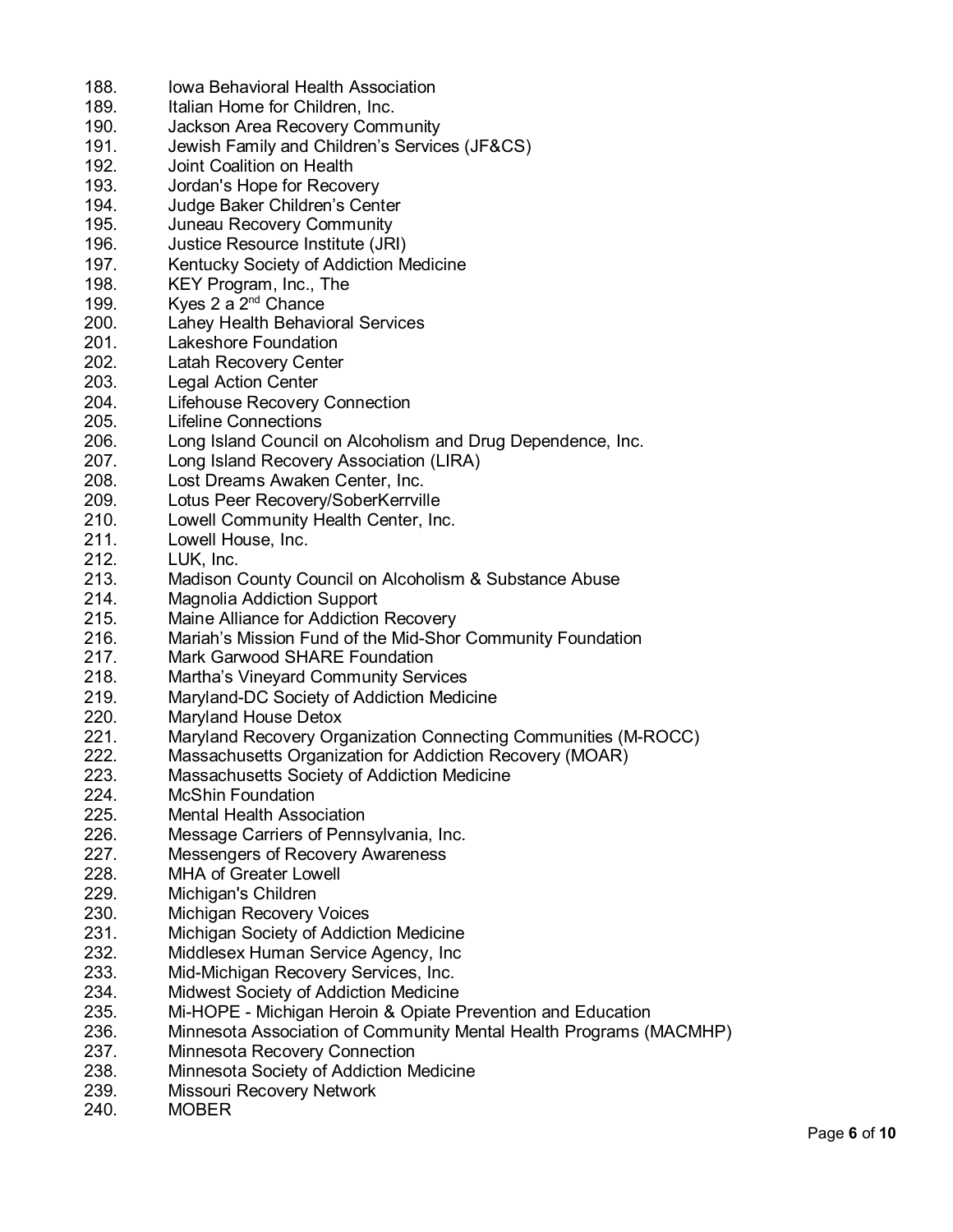241. Mountain View Prevention Services, Inc. 242. NAADAC – the Association for Addiction Professionals 243. National Alliance for Medication-Assisted Recovery (NAMA) 244. National Alliance on Mental Illness 245. National Alliance on Mental Illness – San Mateo County 246. National Alliance to Advance Adolescent Health<br>247. National Alliance to End Homelessness National Alliance to End Homelessness 248. National Association for Rural Mental Health 249. National Association of Addiction Treatment Providers 250. National Association of Clinical Nurse Specialists 251. National Association of Pediatric Nurse Practitioners 252. National Association of State Mental Health Program Directors (NASMHPD) 253. National Association for Children's Behavioral Health 254. National Association for Rural Mental Health 255. National Association of Drug Court Professionals 256. National Association of Social Workers (NASW) 257. National Association of County Behavioral Health and Developmental Disability Directors 258. National Council for Behavioral Health 259. National Center on Addiction and Substance Abuse 260. National Council on Alcoholism and Drug Dependence 261. National Council on Alcoholism and Drug Dependence of E. San Gabriel & Pomona Valleys 262. National Council on Alcoholism and Drug Dependence--Greater Phoenix 263. National Council on Alcoholism and Drug Dependence – Maryland 264. National Council on Alcoholism and Drug Dependence – San Diego 265. National Council on Alcoholism and Drug Dependence of the San Fernando Valley 266. National Council on Alcoholism and Drug Abuse-St. Louis Area 267. National Disability Rights Network 268. National Federation of Families for Children's Mental Health 269. National Health Care for the Homeless Council 270. National League for Nursing 271. National Safety Council 272. Navigate Recovery Gwinnett 273. Nevada Society of Addiction Medicine 274. New Jersey Association of Mental Health and Addiction Agencies, Inc. 275. New Jersey Society of Addiction Medicine 276. New Life Counseling & Wellness Center, Inc.<br>277. New Mexico Society of Addiction Medicine New Mexico Society of Addiction Medicine 278. New York Association of Psychiatric Rehabilitation Services 279. New York Society of Addiction Medicine 280. New York State Council for Behavioral Health 281. NFI Massachusetts, Inc. 282. NMSAS Recovery Center 283. No Health without Mental Health 284. North Charles, Inc. 285. North Cottage Program, Inc. 286. Northeast Center for Youth and Families, The 287. Northern New England Society of Addiction Medicine 288. Northern Ohio Recovery Association (NORA) 289. Northwest Indian Treatment Center 290. North Suffolk Mental Health Association, Inc. 291. Northern Rivers Family Services 292. North Carolina Society of Addiction Medicine (NCSAM) 293. O'Brien House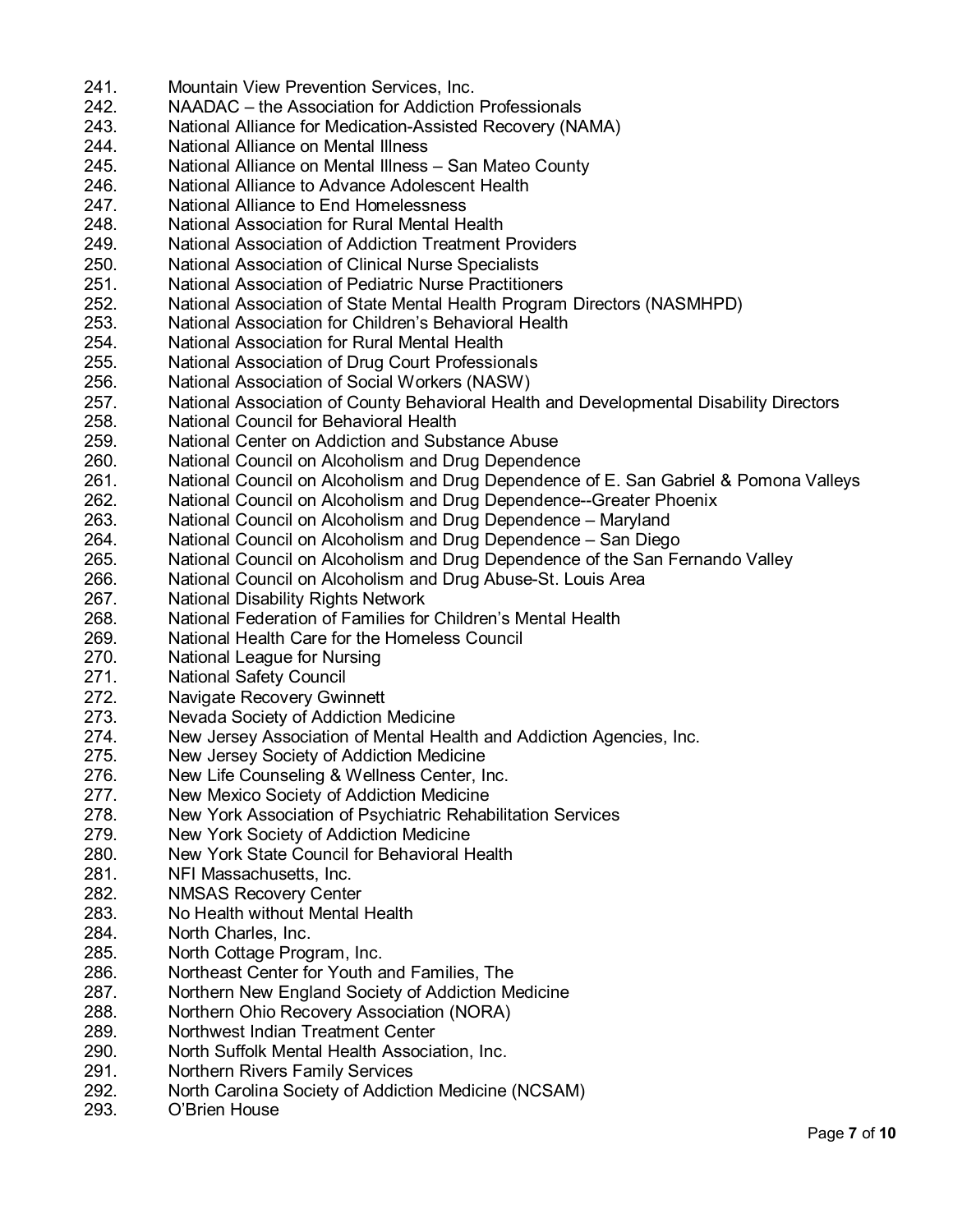- 294. Ohio Society of Addiction Medicine (OHSAM)
- 295. Oklahoma Citizen Advocates for Recovery & Treatment Association (OCARTA)
- 296. Old Colony YMCA<br>297. Open Doorway of (
- Open Doorway of Cape Cod
- 298. Oregon Recovery High School
- 299. Oregon Society of Addiction Medicine
- 300. Overcoming Addiction Radio
- 301. Parity Implementation Coalition
- 302. Partnership for Drug-Free Kids
- 303. Partners in Prevention/National Council on Alcoholism and Drug Dependence of Hudson County, Inc.
- 304. P.E.E.R Wellness Center, Inc.
- 305. PEER360 Recovery Alliance
- 306. Pennsylvania Recovery Organization Achieving Community Together (PRO-ACT)
- 307. Pennsylvania Recovery Organizations Alliance (PRO-A)
- 308. Pennsylvania Society of Addiction Medicine
- 309. People Advocating Recovery PAR
- 310. Phoenix Houses of New England
- 311. Phoenix Multisport Boston
- 312. Pine Street Inn
- 313. Pivot, Alcohol and Substance Abuse Council of Jefferson County, Inc.
- 314. PLR Athens
- 315. Pretrial Justice Institute
- 316. Prevention Network OCAA
- 317. Psychiatric Rehabilitation Association
- 318. Putnam Family & Community Services, Inc.
- 319. RASE Project
- 320. REAL- Michigan (Recovery, Education, Advocacy & Leadership)
- 321. Recover Project/Western MA Training
- 322. Recovery Allies Of West Michigan
- 323. RecoveryATX
- 324. Recovery Café Seattle
- 325. Recovery Community Foundation of Forsyth
- 326. Recovery Communities of North Carolina
- 327. Recovery Community Of Durham
- 328. Recovery Consultants of Atlanta<br>329. Recovery Data Solutions
- Recovery Data Solutions
- 330. Recovery Friendly Taos County
- 331. Recovery Idaho, Inc.
- 332. Recovery is Happening
- 333. RecoveryNC (Governors Institute on Substance Abuse)
- 334. Recovery Point at HER Place
- 335. Recovery Point of Bluefield
- 336. Recovery Point of Charleston
- 337. Recovery Point of Huntington
- 338. Recovery Point of Parkersburg
- 339. Recovery Point of West Virginia
- 340. Recover Wyoming
- 341. reGROUP
- 342. Rhode Island Communities for Addiction Recovery Efforts (RICAREs)
- 343. Riverside Community Care
- 344. Robby's Voice
- 345. ROCovery Fitness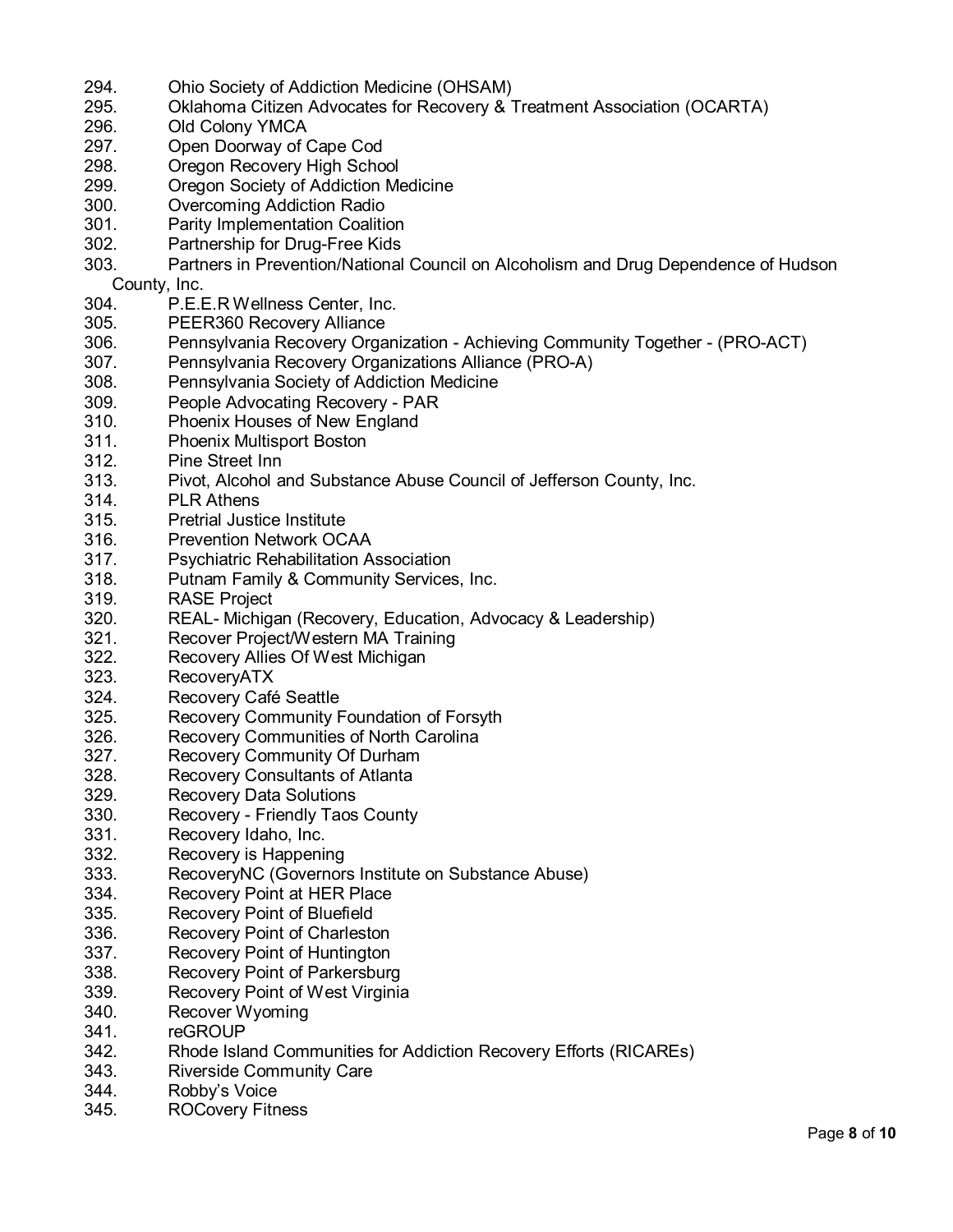- 346. Rockland Council on Alcoholism and Other Drug Dependence, Inc.
- 347. Sandusky Artisans Recovery Community Center
- 348. Sandy Hook Promise
- 349. Serenity Sistas
- 350. ServiceNet
- 351. Shatterproof
- 352. SMART Recovery
- 353. Solano Recovery Project
- 354. Solutions Recovery, Inc.
- 355. Sonoran Prevention Works
- 356. South Arkansas Regional Health Center, Inc
- 357. Sound Community Services, Inc.
- 358. South Middlesex Opportunity Council, Inc. (SMOC)
- 359. South Bay Community Services
- 360. South Carolina Society of Addiction Medicine
- 361. South Central Human Relations Center
- 362. South End Community Health Center
- 363. South Shore Mental Health
- 364. Southwest Washington Recovery Coalition
- 365. Spectrum Health Systems, Inc.
- 366. SpiritWorks Foundation
- 367. Springfield Recovery Community Center
- 368. Springs Recovery Connection
- 369. SSTAR
- 370. STEP Industries
- 371. Steppingstone, Incorporated
- 372. Student Assistance Services Corp<br>373. Substance Use and Mental Health
- Substance Use and Mental Health Leadership Council of Rhode Island
- 374. Technical Assistance Collaborative, Inc.
- 375. Tennessee Society of Addiction Medicine
- 376. Texas Society of Addiction Medicine
- 377. The Addict's Parents United (TAP United)
- 378. The Alliance
- 379. The Bridge Foundation
- 380. The Bridge Way School
- 381. The Campaign for Trauma -Informed Policy and Practice
- 382. The Chris Atwood Foundation
- 383. The Council on Alcohol and Drug Abuse
- 384. The Council on Alcohol & Drug Abuse for Greater New Orleans
- 385. The DOOR DeKalb Open Opportunity for Recovery
- 386. The Global Alliance for Behavioral Health and Social Justice
- 387. The Kennedy Forum
- 388. The Ohana Center
- 389. The Recovery Channel
- 390. The Rest of Your Life
- 391. The Trevor Project
- 392. The Village Family Services
- 393. The Village Project, Inc.
- 394. Tia Hart Recovery Community Program
- 395. T.O.R.C.H Inc.
- 396. Toward Independent Living and Learning, TILL, Inc.
- 397. Treatment Communities of America
- 398. Trilogy Recovery Community